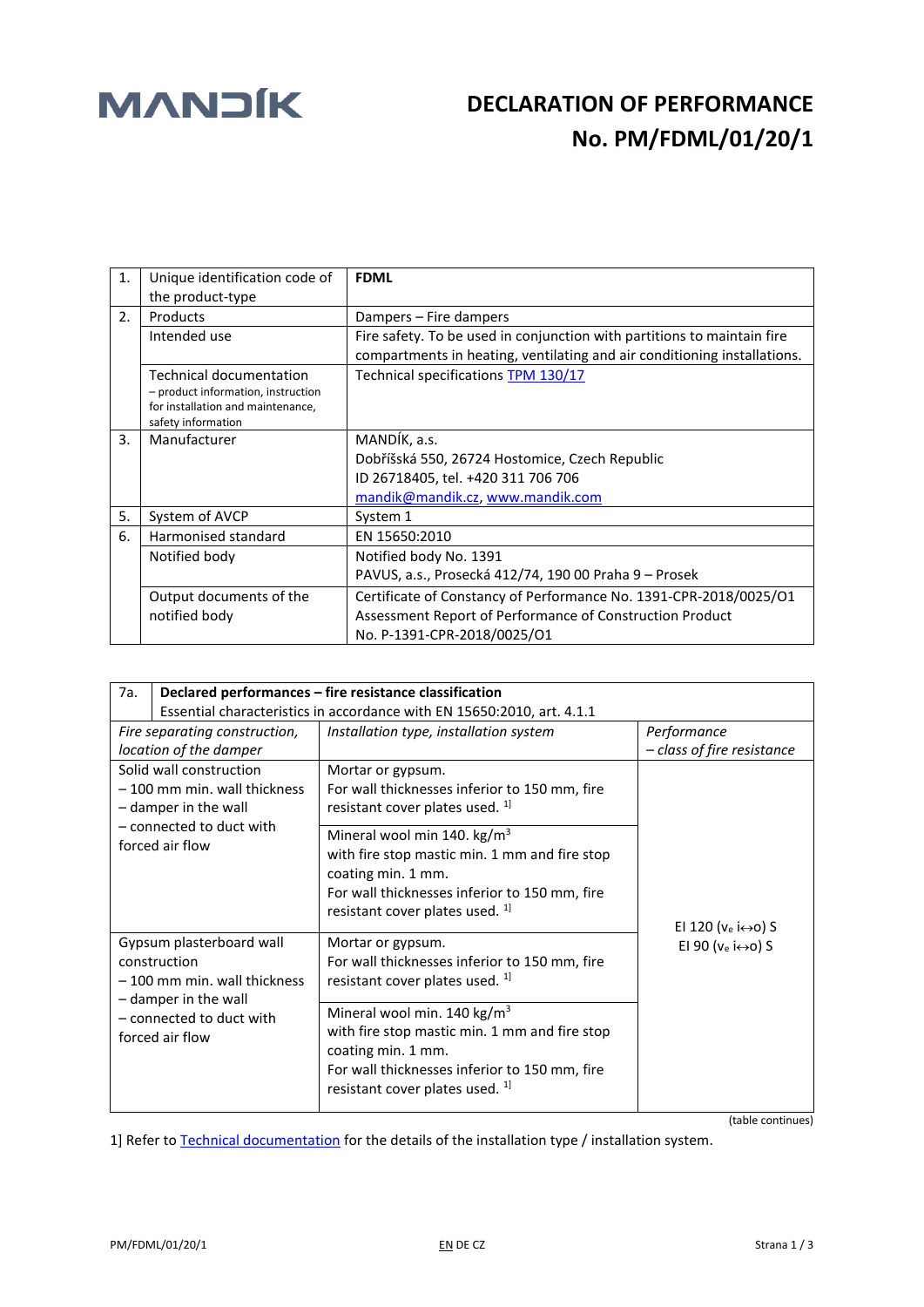(continuation of the table) *Fire separating construction, location of the damper Installation type, installation system Performance – class of fire resistance* Solid wall construction – 100 mm min. wall thickness – damper in the wall – not connected to duct, natural convection With grilles on both sides of the damper. Mortar or gypsum. For wall thicknesses inferior to 150 mm, fire resistant cover plates used. <sup>1]</sup> EI 120 ( $v_e$  i $\leftrightarrow$ o) With grilles on both sides of the damper. Mineral wool min. 140 kg/m<sup>3</sup> with fire stop mastic min. 1 mm and fire stop coating min. 1 mm. For wall thicknesses inferior to 150 mm, fire resistant cover plates used. <sup>1]</sup> Gypsum plasterboard wall construction – 100 mm min. wall thickness – damper in the wall – not connected to duct, natural convection With grilles on both sides of the damper. Mortar or gypsum. For wall thicknesses inferior to 150 mm, fire resistant cover plates used.<sup>1]</sup> With grilles on both sides of the damper. Mineral wool min. 140 kg/m<sup>3</sup> with fire stop mastic min. 1 mm and fire stop coating min. 1 mm. For wall thicknesses inferior to 150 mm, fire resistant cover plates used. <sup>1]</sup>

1] Refer to [Technical documentation](http://www.mandik.cz/getattachment/c746988d-1df7-4ae0-8b01-8e6aebe009d0/130_17_en_FDML.aspx) for the details of the installation type / installation system.

| 7b.                                                                         | Declared performances - other essential characteristics                  |                                                                       |  |  |  |
|-----------------------------------------------------------------------------|--------------------------------------------------------------------------|-----------------------------------------------------------------------|--|--|--|
| <b>Essential characteristics</b>                                            | Requirements (provisions of<br>the harmonised standard EN<br>15650:2010) | Performance (lever or class) /<br>Compliance with the<br>requirements |  |  |  |
| Nominal activation conditions/sensitivity:                                  | 4.2.1.2                                                                  | Conforms                                                              |  |  |  |
| - sensing element load bearing capacity                                     | 4.2.1.2.2                                                                | Conforms                                                              |  |  |  |
| - sensing element response temperature                                      | 4.2.1.2.3                                                                | Conforms                                                              |  |  |  |
| Response delay (response time):<br>– closure time                           | 4.2.1.3                                                                  | Conforms                                                              |  |  |  |
| Operational reliability:<br>– cycling                                       | 4.3.1, a)                                                                | 50 cycles - conforms                                                  |  |  |  |
| Durability of response delay:                                               | 4.2.1.2.2                                                                | Conforms                                                              |  |  |  |
| - sensing element response to                                               | 4.2.1.2.3                                                                |                                                                       |  |  |  |
| temperature and load bearing capacity                                       |                                                                          |                                                                       |  |  |  |
| Durability of operational reliability:<br>- opening and closing cycle tests | 4.3.3.2                                                                  | $10000 + 100 + 100$ cycles<br>$-$ conforms                            |  |  |  |